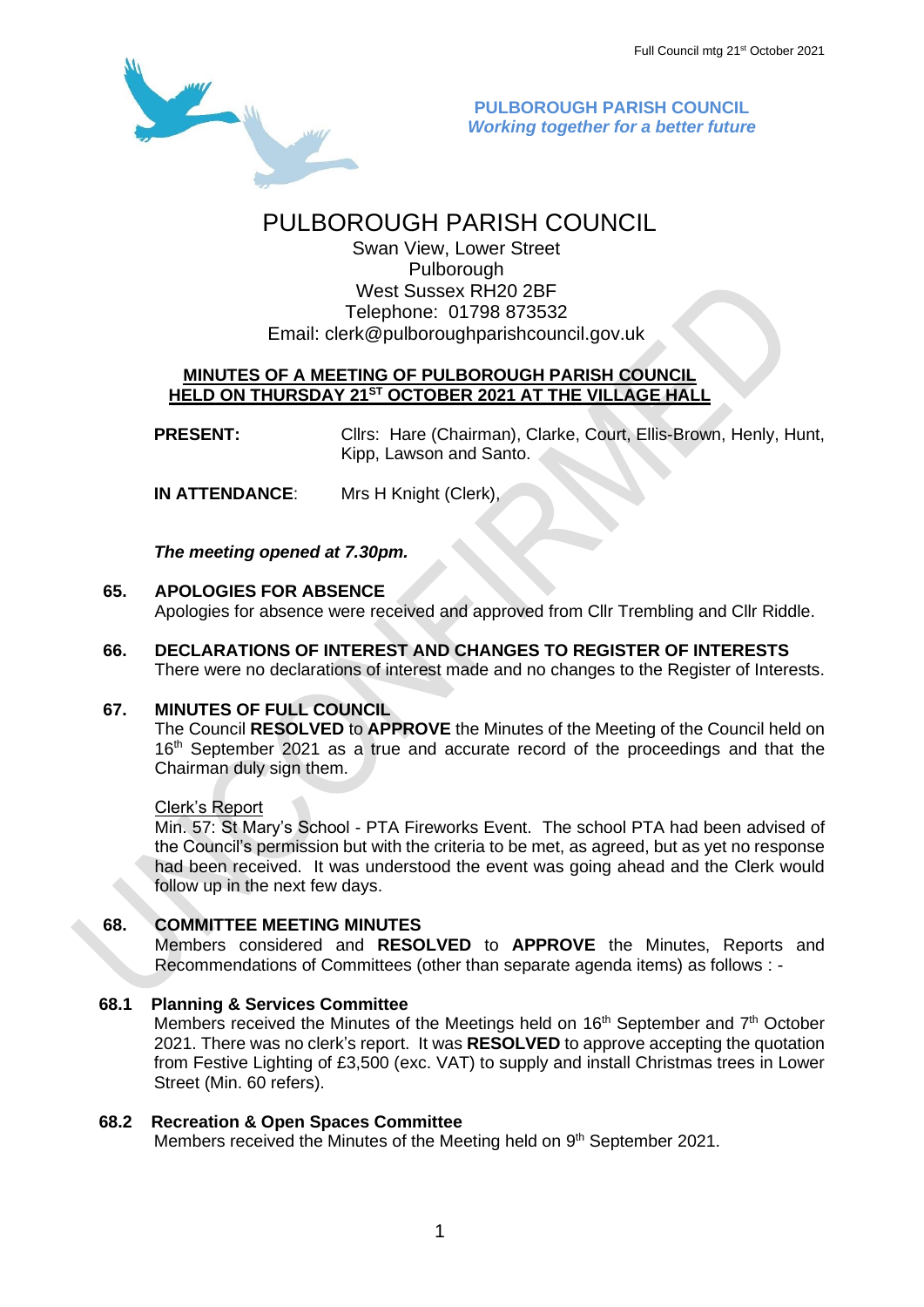#### **68.3 Finance & Policy Committee**

Members received the Minutes of the Meeting held on 30<sup>th</sup> September 2021. There was no clerk's report.

#### **69. ADJOURNMENT FOR PUBLIC SPEAKING**

There were no public speakers registered, therefore no adjournment was made at this point.

#### **70. DISTRICT AND COUNTY REPORTS**

C Cllr Kenyon had sent apologies. D.Cllr Van der Klugt had sent apologies due to a prior commitment.

D.Cllr Clarke reported on the Position Statement issued by Natural England, which is affecting Horsham, parts of Chichester and parts of Crawley. The issue related specifically to water abstraction and effects on an endangered species of snail. Horsham DC had cancelled its planning meetings whilst assessing the situation and legal advice, and the three district/borough authorities were working together.

#### **71. NATURAL ENGLAND POSITION STATEMENT**

Members noted receipt of emails dated  $7<sup>th</sup>$  and  $21<sup>st</sup>$  October from HDC Head of Development and Building Control. These detailed the Natural England Position Statement and outlined how it was affecting HDC planning application decisions.

#### **72. NEIGHBOURHOOD PLAN**

Since the last council meeting and following publication of the Independent Examiner's report, Horsham DC had agreed issue of its Publication Notice and a Pulborough referendum date of 18<sup>th</sup> November 2021. Unfortunately, HDC had then advised that due to the Natural England Position Statement, all referenda in the district must be postponed whilst any impact on neighbourhood plans is assessed. A delay of around 3-4 months on progress was anticipated. As soon as HDC advises, Pulborough Neighbourhood Plan is ready to proceed to referendum.

#### **73. SPORTS PAVILION**

As previously reported, the Council's planning application for this project had been validated by HDC. Unfortunately, Natural England Position Statement meant further delays in the HDC planning process and the likely need for a water neutrality statement to be provided for the application. The Clerk had contacted the architect about the matter, who was seeking advice on implications from the providers of the energy and ecological statements that supported the planning application and would report back.

### **74. NEIGHBOURHOOD WARDENS**

Members noted receipt of the September Neighbourhood Warden report. The Clerk updated members on the situation on the matter of vacancies, as both posts would be vacant by the end of the month. Both posts were currently being advertised, with interviews to be held on 9<sup>th</sup> November 2021. There would unfortunately be an interim period without any Pulborough Neighbourhood Wardens in post due to timescales. The year end invoice from HDC would be reduced accordingly. HDC had offered the possibility of some shifts, possibly once per week, being covered by other wardens, if available, which would be invoiced to the Parish Council at year end. Following discussion, it was **RESOLVED** to agree to accept some additional chargeable shifts, with a preference for some evening coverage where possible.

#### **75. COUNCILLOR TRAINING**

It was **RESOLVED** to approve the cost of 3x councillor training modules for Cllr Ellis-Brown, at a cost of £35 (+ VAT) per session, these being Roles and Responsibilities, Powers and Duties, and Governance and Compliance.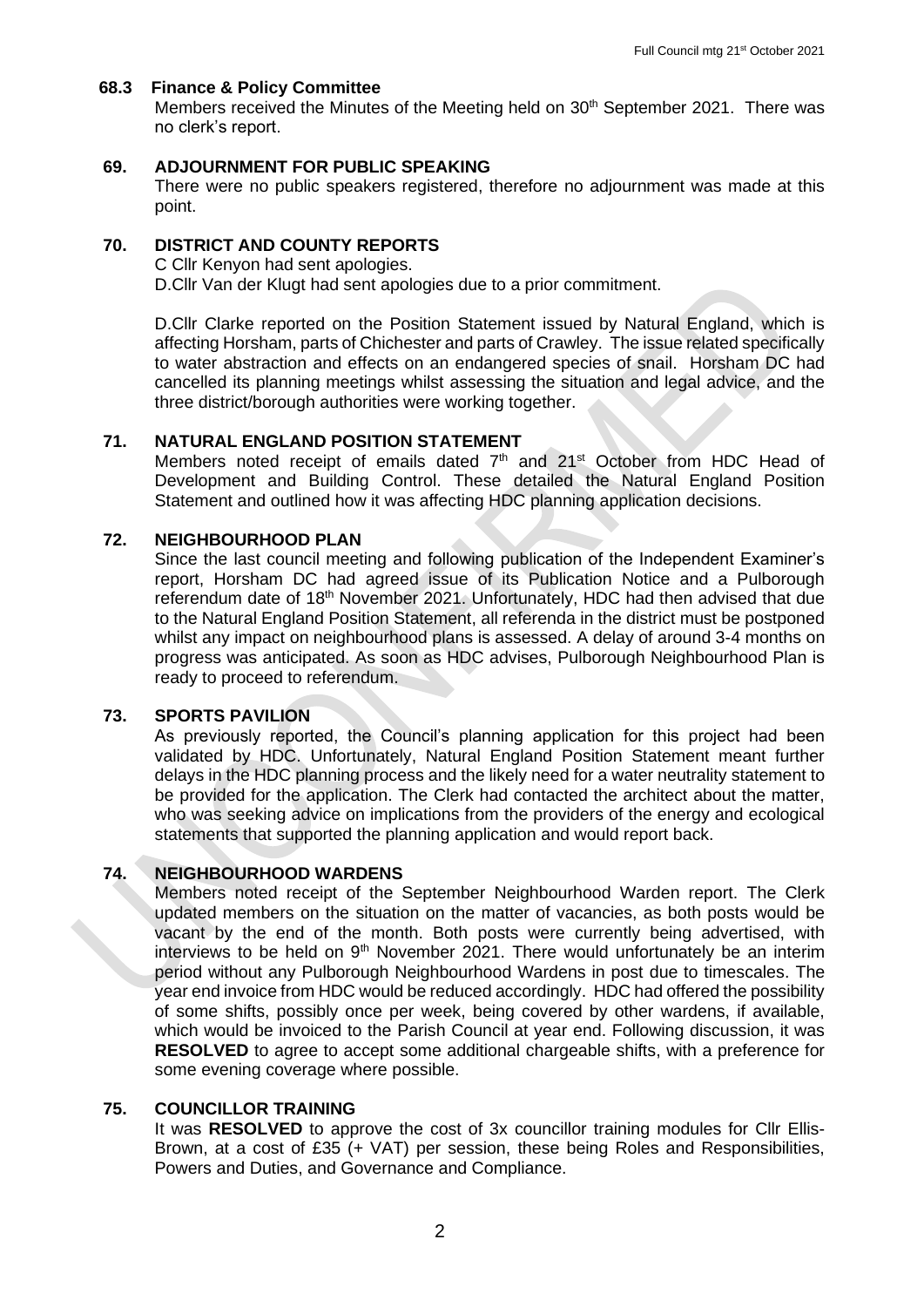## **76. POLICE & CRIME COMMISSIONER'S OFFICE FOCUS GROUP MEETING**

Members noted that the next online Focus Group meeting with the PCCO representative and the CEO of WSALC would take place at 2.30pm on 16<sup>th</sup> November 2021. It was **RESOLVED** that Cllr Ellis-Brown, the Clerk, and Cllr Esdaile (if available) would join the meeting, with Cllr Hunt as reserve.

### **77. PULBOROUGH VILLAGE MARKET**

The next market would take place on Saturday 23rd October 2021. It was **AGREED** that Cllr Henly would attend from 9.30am to close, with Cllr Ellis-Brown attending from 9am-11am.

### **78. REPRESENTATIVES ON OUTSIDE BODIES**

Brief reports were provided by those Cllrs representing the Council on outside bodies or meetings:-

- Cllr Kipp reported on her attendance at the recent NALC seminar 'The Future of High Streets', which had been very interesting;
- Cllr Hare had attended the presentation by Gatwick Airport on expansion plans, facilitated by HDC, on 18<sup>th</sup> October 2021;
- Cllr Henly gave a brief update on PDCCA and Wednesday Lunch Club activities.
- Cllr Hunt reported that Pulborough Traders Group are planning late night shopping/opening on Thursdays from late November to 23<sup>rd</sup> December, they are hoping to also organise some musical entertainment to encourage shoppers.

#### **79. CORRESPONDENCE**

The Correspondence was noted (previously circulated to Council) and is attached as Appendix 1.

#### **80. CHAIRMAN'S ANOUNCEMENTS AND URGENT MATTERS** None.

#### **81. PAYMENTS**

Members had received the list of Payments for Authorisation. It was **RESOLVED** to approve these, detailed below, and that the payments list and invoices be duly signed.

| Payee           |         |
|-----------------|---------|
| <b>HALC</b>     | £15.00  |
| F Bushby        | £31.95  |
| Mulberry and Co | £126.00 |
| Viking          | £156.23 |

*The meeting closed at 8.32pm.*

……………………………………..Chairman

………………………………………Date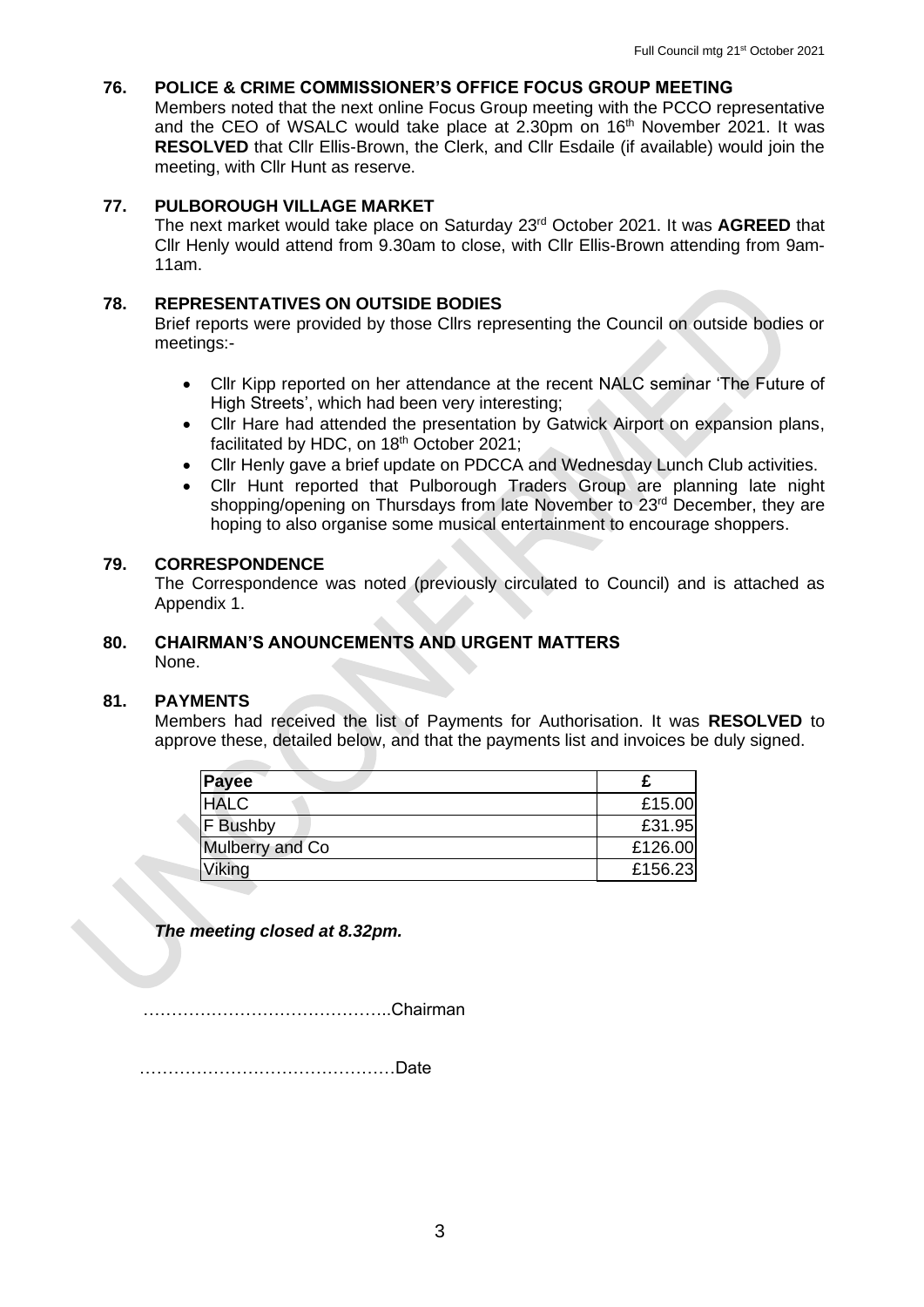# **CORRESPONDENCE Appendix 1**

# **WSCC**

- Email 10.09.21 news release Steps forward with carbon reduction and cost savings in footway resurfacing
- Email 16.09.21 news release Changes to Opening Hours at Recycling Centres
- Email 16.09.21 Town & Parish News Cyber volunteers wanted; Gives bees a chance; Help keep your communities safe; Critical support to Afghan nationals arriving in the UK; Recycling Centres winter opening; Digital Skills training
- Email 21.09.21 e-newsletter latest news on Recycling Week, COVID 19 and more
- Email 28.09.21 Proud to Care West Sussex new online campaign to promote jobs in Care
- Email 07.10.21 news release Velocity by name, fast, low carbon response by nature in fight against potholes
- Email 08.10.21 news release Banding together to build broadband into new homes planning
- Email 14.10.21 Town and Parish Council News October 21: Help Shape the Future of Adult Social Care in West Sussex and more. *(forwarded to Cllrs)*
- WSCC News Release 13.10.21: October County Council Meeting Friday 22<sup>nd</sup> October 21 -*(forwarded to Cllrs)*

# **HDC**

- Letter 03.09.21 from HDC Chairman invitation to HDC's Civic Service on Sunday 17<sup>th</sup> October 2021
- Email 21.09.21 HDC e-news Food WasteTrial; Ash Dieback; Battle of Britain Anniversary; Jobs & Skills Fair
- Email 23.09.21from Recycling & Waste Strategy Manager advising of a food waste trial, bins currently branded with the Arun DC logo.
- Email 27.09.21 from Strategic Planning: slides from the Local Plan Workshop presentation and FAQs - *(forwarded to Cllrs)*
- Email 05.10.21 from Performance Management Assistant ACV Nomination for the Oddfellows Arms.
- Email 13.10.21 Energy Efficiency Support for Residents. Attachment West Sussex Affordable Energy – Autumn Newsletter 2021-22 - *(forwarded to Cllrs)*

# **WSALC**

Draft Minutes of WSALC Board Meeting on 05.10.21. *(forwarded to Cllrs)*

# **HALC**

• Email 17.09.21 from HALC Chairman to parish clerks – letter sent on behalf of HALC members to Glen Chipp and Paul Clarke following the Local Plan Workshops. *(copied to Cllrs)*

# **NALC**

• Chief Executives Bulletin – Topics include: MHCLG is now DLUHC; In/out and about; NALC Larger Councils Committee; Improvement and Development Board

# **Sussex Police**

• Sussex Police & Crime Commissioner: E-newsletters 17.09.21, 24.09.21, 01.10.21, 08.10.21,Topics include: 'Project EDWARD' (Every Day Without a Road Death); Constructive Conversations at Today's Police & Crime Panel; Creating Safer Streets in Hastings; Making Streets Safer for Women & Girls